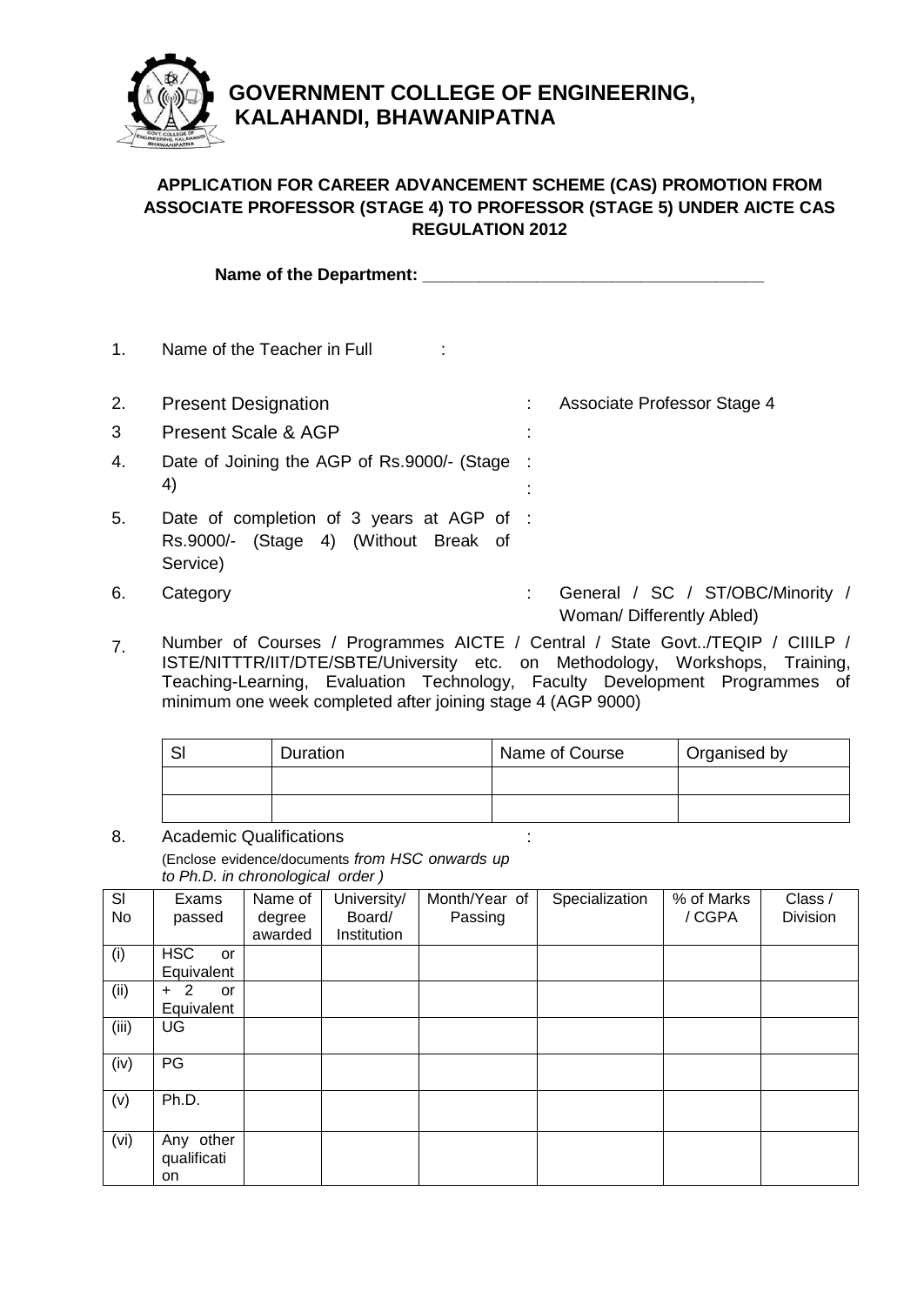9 Details of Teaching Experience : and Employment Records (*Enclose self attested copies of the*   $experience$  Certificate *issued by the Head of the Institution / Employer )*

| Name<br>&<br>address<br>οf | Period of<br>service |      | Nature of<br>Employment               | Designation | Scale<br>of Pay | Work<br>Description | <b>Total Period of</b><br>Full Time Regular |
|----------------------------|----------------------|------|---------------------------------------|-------------|-----------------|---------------------|---------------------------------------------|
| employer<br>with E-mail &  | From                 | ' To | (Permanent / Tenure /<br>Contractual) |             |                 |                     | Employment                                  |
| web address                |                      |      |                                       |             |                 |                     |                                             |
|                            |                      |      |                                       |             |                 |                     |                                             |
|                            |                      |      |                                       |             |                 |                     |                                             |
|                            |                      |      |                                       |             |                 |                     |                                             |
|                            | Total (years)        |      |                                       |             |                 |                     |                                             |

10 Sponsored Research Projects Completed : (*Enclose self attested copy of supporting documents)*

| SI<br>No | Name<br>of the<br>Project | Name of<br>the<br>Institute<br>where<br>carried<br>out | Date of<br>Completion &<br>Completion<br>Certificate<br>signed by<br>Head of the<br>Organization | Sponsoring<br>Agency | Name of Co-<br>investigator,<br>if any | Amount<br>sanctioned<br>ă<br>sanctioned<br>letters<br>No & Date | Amount<br>Utilized |
|----------|---------------------------|--------------------------------------------------------|--------------------------------------------------------------------------------------------------|----------------------|----------------------------------------|-----------------------------------------------------------------|--------------------|
|          |                           |                                                        |                                                                                                  |                      |                                        |                                                                 |                    |
|          |                           |                                                        |                                                                                                  |                      |                                        |                                                                 |                    |
|          |                           |                                                        |                                                                                                  |                      |                                        |                                                                 |                    |
|          |                           |                                                        |                                                                                                  |                      |                                        |                                                                 |                    |

11 List of Ph. D. Degrees awarded to Scholars as Supervisor/ Co-Supervisor (If any) *(Enclose self*  : *attested copy of the supporting documents)*

(a) As Supervisor :

| SI. | Name of the<br>Scholar | Title of the<br>Thesis | University/Institute<br>which Awarded the<br>Ph.D. | Date of Award | University<br>Notification No. &<br>Date |
|-----|------------------------|------------------------|----------------------------------------------------|---------------|------------------------------------------|
|     |                        |                        |                                                    |               |                                          |
|     |                        |                        |                                                    |               |                                          |

(b) As Co-Supervisor :

| SI. | Name of the<br>Scholar | Title of the<br>Thesis | University/Institute<br>which Awarded the<br>Ph.D. | Date of Award | University<br>Notification No. &<br>Date |
|-----|------------------------|------------------------|----------------------------------------------------|---------------|------------------------------------------|
|     |                        |                        |                                                    |               |                                          |
|     |                        |                        |                                                    |               |                                          |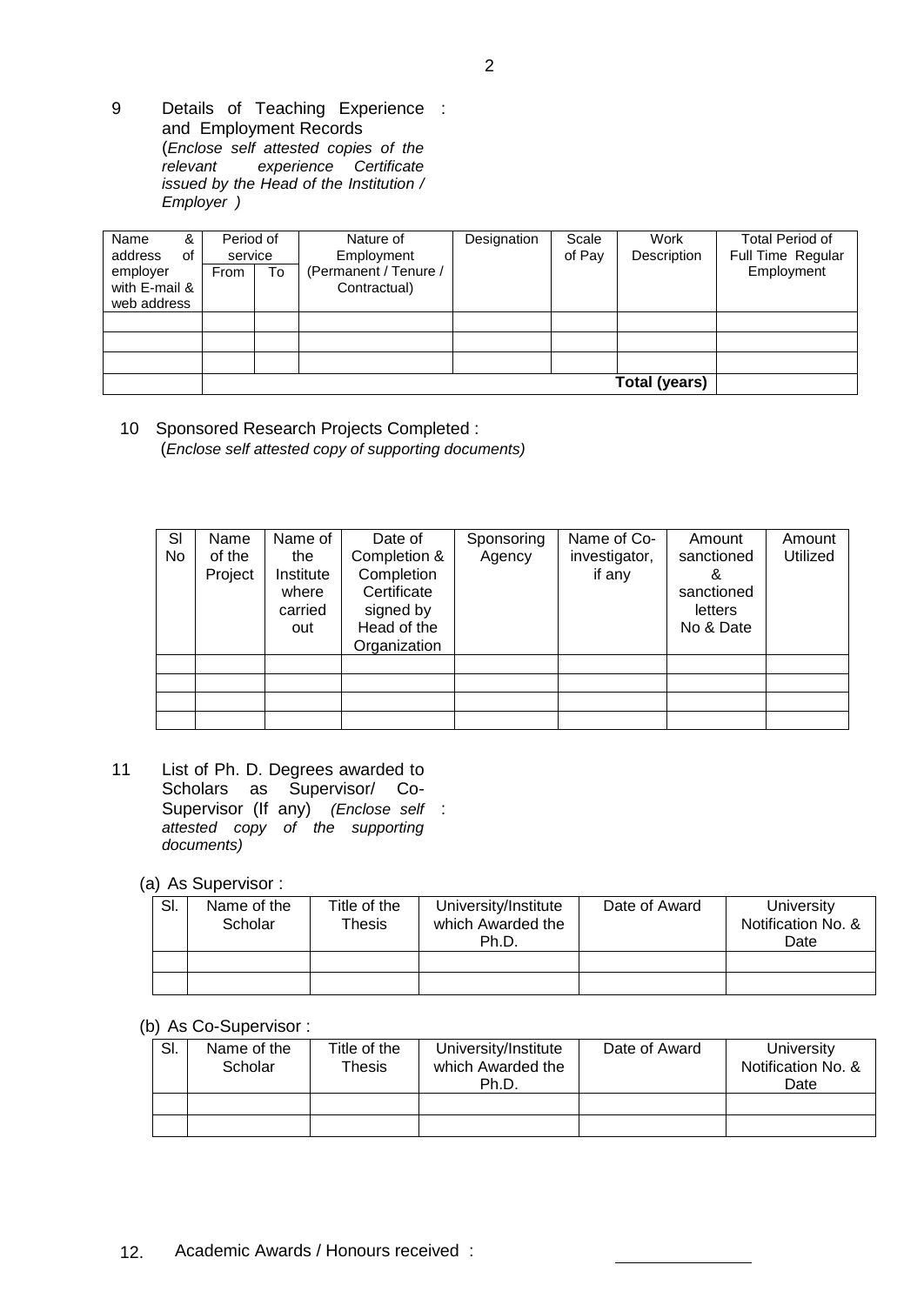(*Enclose self attested copy of the supporting certificates*)

| SI | Name of Awards/ | Year of Award | Name & address  | Area/discipline      |
|----|-----------------|---------------|-----------------|----------------------|
|    |                 |               |                 |                      |
|    | <b>Honours</b>  | From Reputed  | of the Awarding | brief description on |
|    |                 | Organization  | Agency          | achievements         |
|    |                 | /Institution  |                 |                      |
|    |                 |               |                 |                      |
|    |                 |               |                 |                      |
|    |                 |               |                 |                      |
|    |                 |               |                 |                      |
|    |                 |               |                 |                      |

13. Administrative Experience (Extra Curricular/ Co-curricular/ Examination/ Hostel/ Sports/ NSS/ NCC/ any other ) :

(*Enclose self attested copy of the supporting certificate* )

| SI. | Name of the Activities &      |  |      | Date/Month/Year | <b>Total Duration</b> |  |
|-----|-------------------------------|--|------|-----------------|-----------------------|--|
|     | Institution<br>Responsibility |  | From | To              |                       |  |
|     |                               |  |      |                 |                       |  |
|     |                               |  |      |                 |                       |  |
|     |                               |  |      |                 |                       |  |

14. API Score claimed by the candidate as per AICTE CAS Regulation (Degree) 2012) (Annexure 8)

Using PBAS as per the Table 1 and Table II (B) of Appendix 1 of AICTE CAS Regulation (Degree) 2012

| Category (Minimum API requirement<br>/year)                          | <b>Total API Score Claimed</b><br>by the Applicant<br>$1st$ yr (in AGP 8000) | $2nd$ yr (in AGP<br>8000) | $3rd$ yr (in AGP<br>8000) | Total<br><b>API</b><br>Score |  |
|----------------------------------------------------------------------|------------------------------------------------------------------------------|---------------------------|---------------------------|------------------------------|--|
| Category-I $\omega$ 75/yr                                            |                                                                              |                           |                           |                              |  |
| Category-II $@ 15/yr$                                                |                                                                              |                           |                           |                              |  |
| Annual average of Category I & II<br>minimum average required 100/yr |                                                                              |                           |                           |                              |  |
| Category-III @ 20/yr                                                 |                                                                              |                           |                           |                              |  |
| Total                                                                |                                                                              |                           |                           |                              |  |

15. Number of Research Publication in SCI/UGC/ AICTE listed Journals only published during the period under consideration for CAS stage 4 to stage 5 (*Enclose self attested copy of the papers in chronological order) \* Each page of the papers must be signed by the candidate.*

| SI. | Author(s) | Title | Journal Name &<br><b>Affiliation</b> | Date of<br>publication | Vol., PP, Year | SCI/UGC/AICTE<br>∟isted |
|-----|-----------|-------|--------------------------------------|------------------------|----------------|-------------------------|
|     |           |       |                                      |                        |                |                         |
|     |           |       |                                      |                        |                |                         |

*\* The details to be attached in a separate sheets (if required).*

16. Whether the PBAS (Performance Based Appraisal System) in the College prescribed format has been filled in and signed on each page by the applicant along with enclosures with this application for the period under consideration for promotion. Yes/No

If Yes, the number of pages enclosed with this application.

- 17 Whether there is any discontinuity in service during the period under consideration; Yes/No If Yes, mention the details
- 18. Information on court cases (a) Have you filed any Court cases against theCollege /Govt. for CAS; Yes/No
	- If Yes, give the details on the status and also attach the copy of Court order (if any)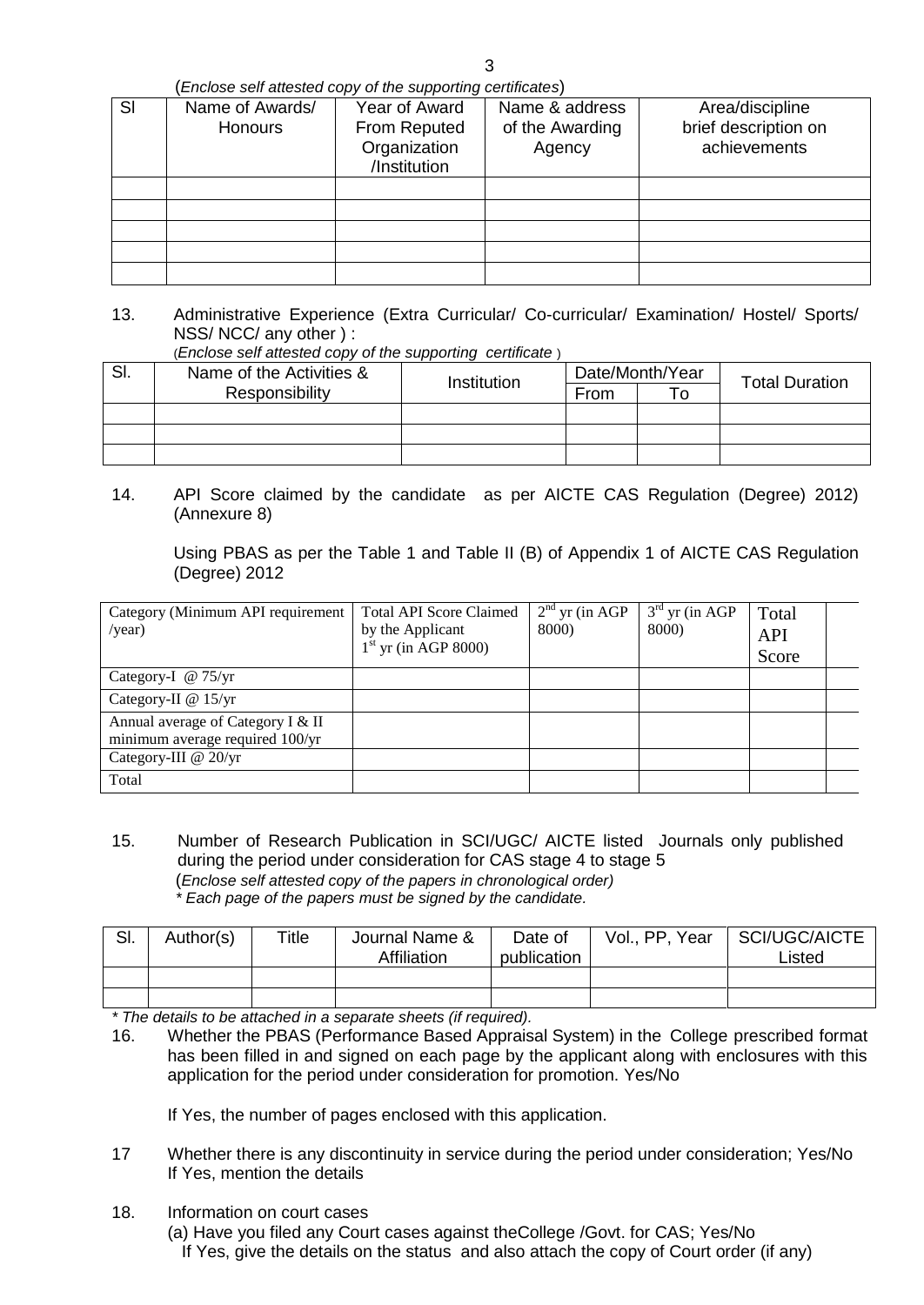4

| (b) Have you ever been convicted by any Court of Law; Yes/No |  |
|--------------------------------------------------------------|--|
| If Yes - give details                                        |  |

(c)Is there any Court case / Criminal/Vigilance Proceeding pending against you or disposed of; Yes/No

If yes – give details

Documents to be enclosed:

Annexure 1- PBAS along with self attached copy of all relevant documents Annexure 2- Copy of Appointment order at Stage 1/Stage 2/Stage 3/Stage 4 as applicable Annexure 3- Copy of B. Tech/M. Tech/PhD certificate and Academic qualification Annexure 4- Copy of courses attended (Orientation/FDP/etc.) Annexure 5- API Score in table 1 of Appendix of AICTE CAS Regulation 2012 Annexure 6- Research Publications Annexure 7- Details of Court cases /Criminal/Vigilance Proceeding (if any) Annexure 8-PhD Guidance (if any) (Notifications) Annexure 9- Sponsored Research Projects completed/undertaken (if any) (Sanction orders)

Declaration by the Teacher / Candidate for CAS

I Mr./Mrs/Dr.\_\_\_\_\_\_\_\_\_\_\_\_\_\_\_\_\_ Designation \_\_\_\_\_\_\_\_\_\_\_\_\_\_\_\_\_, Dept.  $\rho$ <sub>1</sub> and  $\rho$  of College  $\rho$ <sub>1</sub> declare that the foregoing information furnished by me are correct and nothing has been concealed / distorted. If at any time, I am found to have concealed / distorted any material information, my appointment / promotion shall be terminated without notice and the University may take any action against me, for which, I shall have no objection to it.

Total number of pages enclosed: \_\_\_\_\_\_\_ [Application ( \_\_\_ page) + Annexure ( \_\_\_ pages)]

Place :

Date : **Full Signature of the Applicant** 

**Full Name : \_\_\_\_\_\_\_\_\_\_\_\_\_\_\_\_\_\_\_\_\_\_\_\_\_**

**Designation:\_\_\_\_\_\_\_\_\_\_\_\_\_\_\_\_\_\_\_\_\_\_\_\_**

\_\_\_\_\_\_\_\_\_\_\_\_\_\_\_\_\_\_\_\_\_\_\_\_\_\_\_\_\_\_\_\_\_\_\_\_\_\_\_\_\_\_\_\_\_\_\_\_\_\_\_\_\_\_\_\_\_\_\_\_\_\_\_\_\_\_\_\_\_\_\_\_\_\_\_\_\_\_\_\_\_ Endorsement by HoD

Certified that the details mentioned by the teacher have been verified and found correct. Recommended for CAS promotion from Associate Professor (Stage4) to Professor (Stage 5) w.e.f. based on the eligibility criteria of the AICTE CAS Regulation (Degree) 2012 and the Govt. letter No. 4969/SDTE dt:16.10.2019. The API Scores of the candidates using PBAS scoring proforma as per norms provided in table II (B) of Appendix 1 of AICTE CAS Regulation (Degree) 2012.

This is further certified that the performance of the applicant for the period under consideration for promotion under CAS is satisfactory and there is nothing adverse against him so far this Department/College is concerned.

Date:

Place: Sign and Seal of HOD

\_\_\_\_\_\_\_\_\_\_\_\_\_\_\_\_\_\_\_\_\_\_\_\_\_\_\_\_\_\_\_\_\_\_\_\_\_\_\_\_\_\_\_\_\_\_\_\_\_\_\_\_\_\_\_\_\_\_\_\_\_\_\_\_\_\_\_\_\_\_\_\_\_\_\_\_\_\_\_\_\_ Endorsement by Principal

Certified that the details furnished by the teacher have been verified and found to be correct. Recommended for CAS promotion from Associate Professor (Stage 4) to Professor (Stage 5)